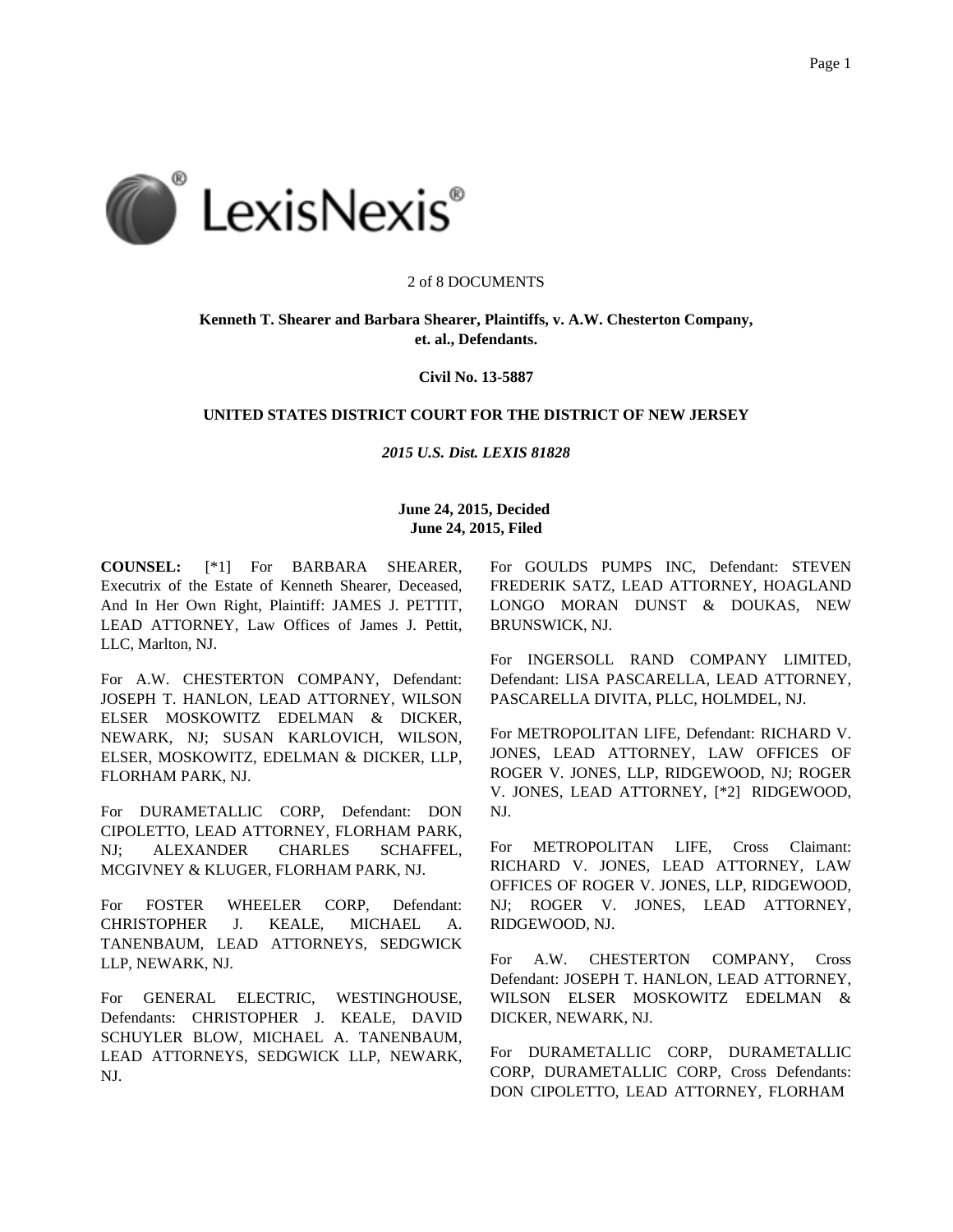## PARK, NJ.

For FOSTER WHEELER CORP, GENERAL ELECTRIC, WESTINGHOUSE, Cross Defendants: MICHAEL A. TANENBAUM, LEAD ATTORNEY, SEDGWICK LLP, NEWARK, NJ.

For GOULDS PUMPS INC, GOULDS PUMPS INC, GOULDS PUMPS INC, GOULDS PUMPS INC, GOULDS PUMPS INC, Cross Defendants: STEVEN FREDERIK SATZ, LEAD ATTORNEY, HOAGLAND LONGO MORAN DUNST & DOUKAS, NEW BRUNSWICK, NJ.

For INGERSOLL RAND COMPANY LIMITED, INGERSOLL RAND COMPANY LIMITED, INGERSOLL RAND COMPANY LIMITED, INGERSOLL RAND COMPANY LIMITED, INGERSOLL RAND COMPANY LIMITED, INGERSOLL RAND COMPANY LIMITED, Cross Defendants: LISA PASCARELLA, LEAD ATTORNEY, PASCARELLA DIVITA, PLLC, HOLMDEL, NJ.

For A.W. CHESTERTON COMPANY, Cross Claimant: SUSAN KARLOVICH, WILSON, ELSER, MOSKOWITZ, EDELMAN & DICKER, LLP, FLORHAM PARK, NJ.

For FOSTER [\*3] WHEELER CORP, GENERAL ELECTRIC, WESTINGHOUSE, FOSTER WHEELER CORP, GENERAL ELECTRIC, WESTINGHOUSE, FOSTER WHEELER CORP, GENERAL ELECTRIC, WESTINGHOUSE, Cross Defendants: CHRISTOPHER J. KEALE, MICHAEL A. TANENBAUM, LEAD ATTORNEYS, SEDGWICK LLP, NEWARK, NJ.

For METROPOLITAN LIFE, METROPOLITAN LIFE, METROPOLITAN LIFE, METROPOLITAN LIFE, METROPOLITAN LIFE, Cross Defendants: RICHARD V. JONES, LEAD ATTORNEY, LAW OFFICES OF ROGER V. JONES, LLP, RIDGEWOOD, NJ; ROGER V. JONES, LEAD ATTORNEY, RIDGEWOOD, NJ.

For GOULDS PUMPS INC, Cross Claimant: STEVEN FREDERIK SATZ, LEAD ATTORNEY, HOAGLAND LONGO MORAN DUNST & DOUKAS, NEW BRUNSWICK, NJ.

For A.W. CHESTERTON COMPANY, Cross Defendant: JOSEPH T. HANLON, LEAD ATTORNEY, WILSON ELSER MOSKOWITZ EDELMAN &

DICKER, NEWARK, NJ; SUSAN KARLOVICH, WILSON, ELSER, MOSKOWITZ, EDELMAN & DICKER, LLP, FLORHAM PARK, NJ.

For DURAMETALLIC CORP, Cross Claimant: ALEXANDER CHARLES SCHAFFEL, MCGIVNEY & KLUGER, FLORHAM PARK, NJ.

For GENERAL ELECTRIC, WESTINGHOUSE, Cross Claimants: CHRISTOPHER J. KEALE, MICHAEL A. TANENBAUM, LEAD ATTORNEYS, SEDGWICK LLP, NEWARK, NJ.

For DURAMETALLIC CORP, DURAMETALLIC CORP, Cross Defendants: DON CIPOLETTO, LEAD ATTORNEY, FLORHAM PARK, NJ; ALEXANDER [\*4] CHARLES SCHAFFEL, MCGIVNEY KLUGER, FLORHAM PARK, NJ.

**JUDGES:** Hon. Joseph H. Rodriguez, UNITED STATES DISTRICT JUDGE.

**OPINION BY:** Joseph H. Rodriguez

# **OPINION**

Presently before the Court are three separate motions for Summary Judgment filed by Defendants by A.W. Chesterton Company [30], General Electric ("GE") [31], and Westinghouse [33]. Plaintiffs Kenneth T. Shearer and Barbara Shearer filed opposition to GE's motion. There is no opposition as to A.W. Chesterton Company's motion and, by way of letter, Plaintiffs do not oppose Westinghouse's motion. See Letter dated Dec. 4, 2014, Dkt. No. 38. On May 20, 2015, the Court heard oral argument on the motions. For the reasons stated on the record that day and, those that follow, all three motions for summary judgment are granted.

#### **Background**

Plaintiffs Kenneth T. Shearer ("Shearer") and Barbara Shearer allege that Shearer contracted mesothelioma while serving in the United States Navy.1 Plaintiffs have sued a number of entities alleging various theories of liability. Relevant here, Plaintiffs allege GE is liable for failing to warn Shearer of the dangers associated with the asbestos insulation that, while not manufactured or distributed by GE, GE knew would be used in connection [\*5] with its equipment. GE manufactured and distributed turbines to the United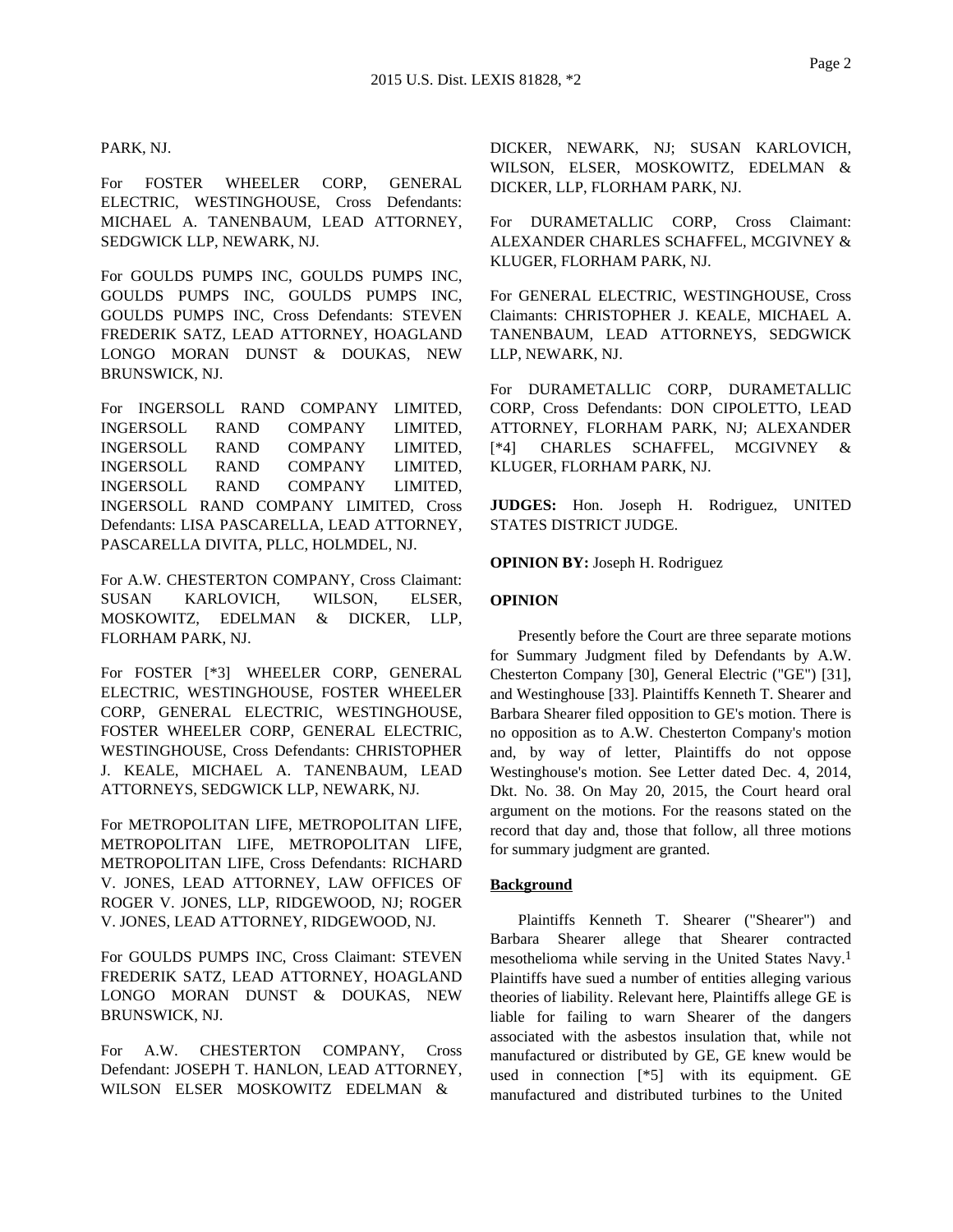States Navy pursuant to specifications determined by the Navy. The parties agree that the Navy's specifications required GE to design the turbine in a manner that accommodated asbestos insulation and that the asbestos insulation was placed on the GE turbines after the turbines left GE's control. The issue is whether, under these circumstances, GE owed a duty to Shearer to warn him about the dangers of the asbestos insulation, which is a product GE neither manufactured nor distributed.

> 1 At the time the Complaint was filed, both Kenneth and Barbara Shearer were listed as Plaintiffs. In March 2014, Kenneth passed away. The caption of the case should, but does not, reflect a change in styling.

Shearer served in the United States Navy from June 20, 1960 through May 22, 1963 aboard the U.S.S. Ernest G. Small. See Plaintiff's Military Personnel Records, Ex. C, Def. Mat. Facts. When he first boarded the vessel, it was dry docked at Hunter's Point, San Francisco, California. Shearer Dep., 66:10. According to an unofficial USS Ernest G. Small webpage, her keel was laid down by the Bath Iron Works, Bath ME on January 30, [\*6] 1945, she was launched on June 14, 1945 and commissioned August 21, 1945. See http://www.navsource.org/archives/05/838 .htm.

The USS Ernest G. Small was the only naval ship on which Mr. Shearer served and his work detail assignment was in the aft engine room of the vessel. Id. 72:3-23. At the time Shearer boarded the vessel, it was three quarters of the way through a major overhaul; Shearer's assignment was to stand watch in the aft engine room. Id. at 68:9 to 69:9. According to Shearer, the overhaul was referred to as FRAM: Fleet Rehabilitation and Modernization. Id. 108:1 to 8 and 69:1-6. Naval personnel handled all aspects of the FRAM. Id. Shearer testified that during the FRAM, he observed the personnel wrapping the steam lines and turbines in the aft engine room on the vessel with asbestos padding. Id. at 160:25 to 161:9 and 163:8-10. Shearer was unable to identify the manufacturer of the insulation and he was unaware of the stage of the project at the time he boarded the ship. Id. at 164:5-13.

Shearer's duties aboard the vessel included working the throttle board, maintaining auxiliary pumps, making temperature checks, making sure the pumps and air purifiers were running, changing filters and plates on oil purifiers and checking [\*7] water levels and

temperatures. Id. at 69:10-23. In addition, he performed hands on work, such as sweeping up "asbestos lagging" and debris from insulation on "everything" including the turbines, pumps, pump turbines and water lines. Id. at 103:24 to 104:25. He also changed packing glands on several auxiliary pumps and bilge pumps that were covered with asbestos insulation. Id. at 81:7 to 85:6.

The aft engine room housed a number of turbines, both large and small. Shearer could not identify the manufacturer of the turbines, or the company responsible for maintaining the turbines. Id. at 160:18-24; 203:8-13. Likewise, Shearer could not identify the manufacturer of the insulation wrap for the turbines. Id. at 209:5-22.

Mr. Shearer died on March 14, 2014 from complications of mesothelioma. The Complaint alleges, *inter alia*, that GE's failure to warn about the health hazards posed by the asbestos laden equipment aboard the USS Ernest G. Small caused Shearer's illness, and, now, wrongfully caused his death. GE moves for Summary Judgment.2

> 2 Plaintiffs failed to respond to the summary judgment motion filed by A.W. Chesterton [30]. By way of letter dated Dec. 4, 2014, Plaintiffs do not oppose Westinghouse's [\*8] summary judgment motion [33]. See Dkt. No. 38. As such, the Court will grant summary judgment as unopposed in favor of A.W. Chesterton [30] and Westinghouse [33].

#### **Summary Judgment Standard**

A court will grant a motion for summary judgment if there is no genuine issue of material fact and if, viewing the facts in the light most favorable to the non-moving party, the moving party is entitled to judgment as a matter of law. *Pearson v. Component Tech. Corp., 247 F.3d 471, 482 n.1 (3d Cir. 2001)* (citing *Celotex Corp. v. Catrett, 477 U.S. 317, 322, 106 S. Ct. 2548, 91 L.Ed.2d 265 (1986))*; accord *Fed. R. Civ. P. 56 (c)*. Thus, this Court will enter summary judgment only when "the pleadings, depositions, answers to interrogatories, and admissions on file, together with the affidavits, if any, show that there is no genuine issue as to any material fact and that the moving party is entitled to judgment as a matter of law." *Fed. R. Civ. P. 56 (c)*.

An issue is "genuine" if supported by evidence such that a reasonable jury could return a verdict in the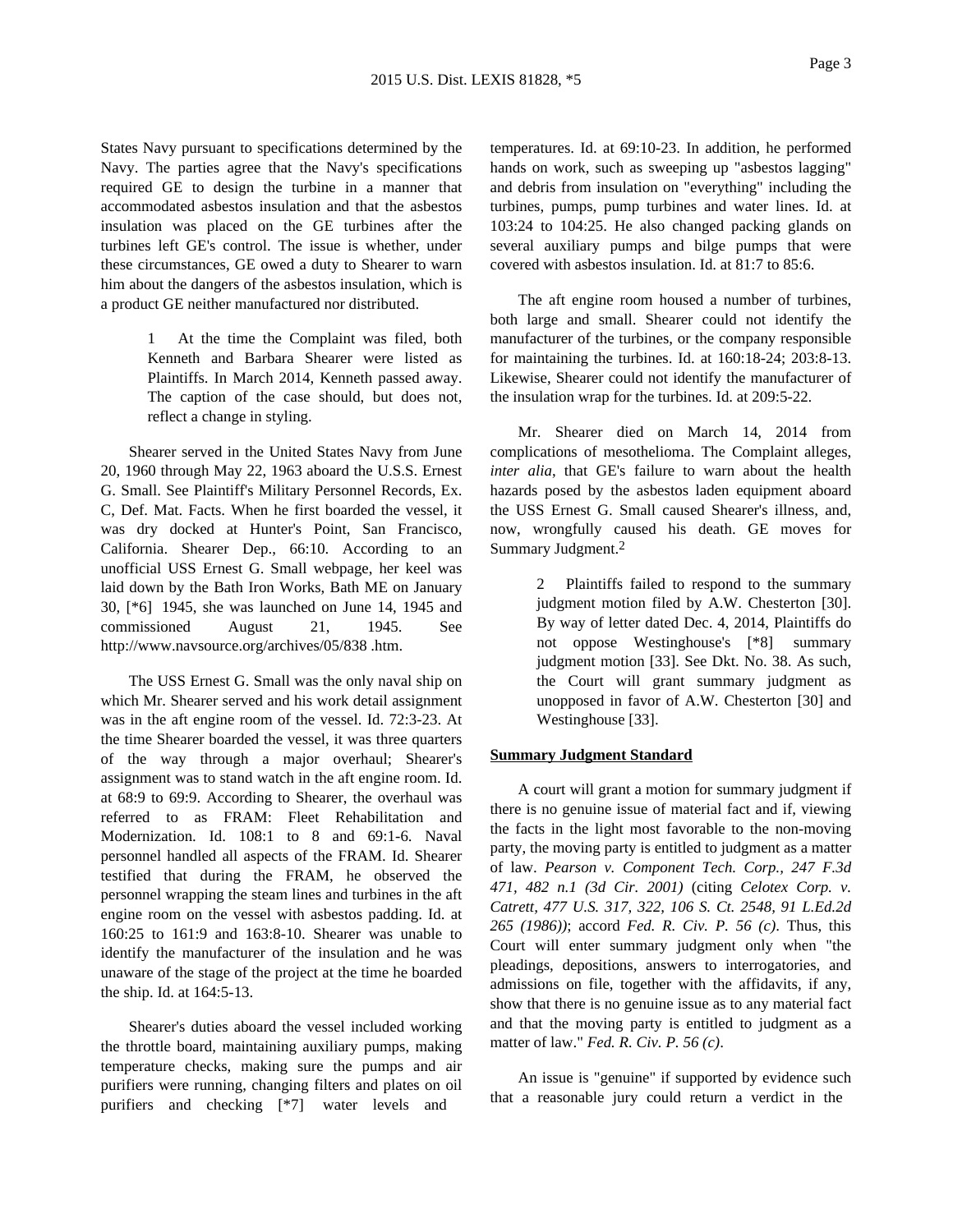nonmoving party's favor. *Anderson v. Liberty Lobby, Inc., 477 U.S. 242, 248, 106 S. Ct. 2505, 91 L.Ed.2d 202 (1986)*. A fact is "material" if, under the governing substantive law, a dispute about the fact might affect the outcome of the suit. Id. In determining whether a genuine issue of material fact exists, the court must view the facts and all reasonable inferences drawn from those facts in the light most favorable to the nonmoving [\*9] party. *Matsushita Elec. Indus. Co. v. Zenith Radio Corp., 475 U.S. 574, 587, 106 S. Ct. 1348, 89 L.Ed.2d 538 (1986)*.

Initially, the moving party has the burden of demonstrating the absence of a genuine issue of material fact. *Celotex Corp. v. Catrett, 477 U.S. 317, 323, 106 S. Ct. 2548, 91 L.Ed.2d 265 (1986)*. Once the moving party has met this burden, the nonmoving party must identify, by affidavits or otherwise, specific facts showing that there is a genuine issue for trial. Id.; *Maidenbaum v. Bally's Park Place, Inc., 870 F. Supp. 1254, 1258 (D.N.J. 1994)*. Thus, to withstand a properly supported motion for summary judgment, the nonmoving party must identify specific facts and affirmative evidence that contradict those offered by the moving party. *Anderson, 477 U.S. at 256-57*. Indeed, the plain language of *Rule 56(c)* mandates the entry of summary judgment, after adequate time for discovery and upon motion, against a party who fails to make a showing sufficient to establish the existence of an element essential to that party's case, and on which that party will bear the burden of proof at trial. *Celotex, 477 U.S. at 322*.

In deciding the merits of a party's motion for summary judgment, the court's role is not to evaluate the evidence and decide the truth of the matter, but to determine whether there is a genuine issue for trial. *Anderson, 477 U.S. at 249*. Credibility determinations are the province of the finder of fact. *Big Apple BMW, Inc. v. BMW of N. Am., Inc., 974 F.2d 1358, 1363 (3d Cir. 1992)*.

### **Analysis**

GE argues it is entitled to summary judgment on three grounds. First, that it is entitled to governmental [\*10] contractor immunity pursuant to *United States v. Boyle, 487 U.S. 500, 108 S. Ct. 2510, 101 L. Ed. 2d 442 (1988)*. Second, and in the alternative, that because maritime law governs the claims in this case GE is not liable for component parts that it did not manufacture or distribute, thus invoking the "bare metal" defense pursuant to *Lindstrom v. A-C Product Liability Trust, 424* *F.3d 488, 494-95 (6th Cir. 2005)*. GE contends that there is no evidence in the record to suggest that GE furnished any asbestos containing component parts, either as original equipment or as replacement parts for use aboard the USS Ernest G. Small. Third, and again in the alternative, GE argues that under New Jersey law, GE cannot be liable for products it did not manufacture or distribute.

Plaintiff files a robust opposition challenging the elements necessary to establish causation in an asbestos failure to warn case. Plaintiff argues that application of New Jersey law mandates that Plaintiffs' claims be considered under a risk utility analysis that focuses on whether a manufacturer is liable for failing to warn about the dangers of asbestos component parts made by other manufacturers but used in connection with its equipment. In other words, even if GE supplied, manufactured, and distributed a turbine that contained no asbestos, Plaintiff argues that under New Jersey [\*11] law GE is liable for failing to warn about the dangers posed by asbestos insulation, because it knew that asbestos insulation would be used to insulate its turbine. The New Jersey Supreme Court has yet to address this issue.

Plaintiff formulates a well-reasoned prediction of how the New Jersey Supreme Court would resolve the issue. *Travelers Indem. Co. v. Dammann & Co., Inc., 594 F.3d 238, 244 (3d Cir. 2010)*. However, Plaintiff's argument misses the mark. Under New Jersey law, "to prevail against a particular defendant in an asbestos case, a plaintiff must establish, in addition to other elements of a product liability action, exposure to friable asbestos manufactured or distributed by the defendant." *Sholtis v. Am. Cyanamid Co., 238 N.J. Super. 8, 30, 568 A.2d 1196 (App. Div. 1989)*; see also *Goss v. Am. Cyanamid, Co., 278 N.J. Super. 227, 236, 650 A.2d 1001 (App. Div. 1994)* (noting that in asbestos exposure tort claim, plaintiff must demonstrate exposure to a defendant's asbestos containing product). Recently, the New Jersey Appellate Division held in an asbestos failure to warn claim that liability may attach only where a plaintiff identifies an asbestos-containing product manufactured or supplied by defendant. *Hughes v. A.W. Chesterton Co., 435 N.J.Super. 326, 345, 89 A.3d 179 (App. Div. 2014)*. Other courts in this district have followed suit. See *Barnes v. Foster Wheeler Corp., No. 1: CV 13-1285, 2014 U.S. Dist. LEXIS 89075, 2014 WL 2965699, at \*3 (D.N.J. June 30, 2014)* (collecting and discussing cases); *Thomasson v. Air & Liquid Systems Corp., No. 1: CV*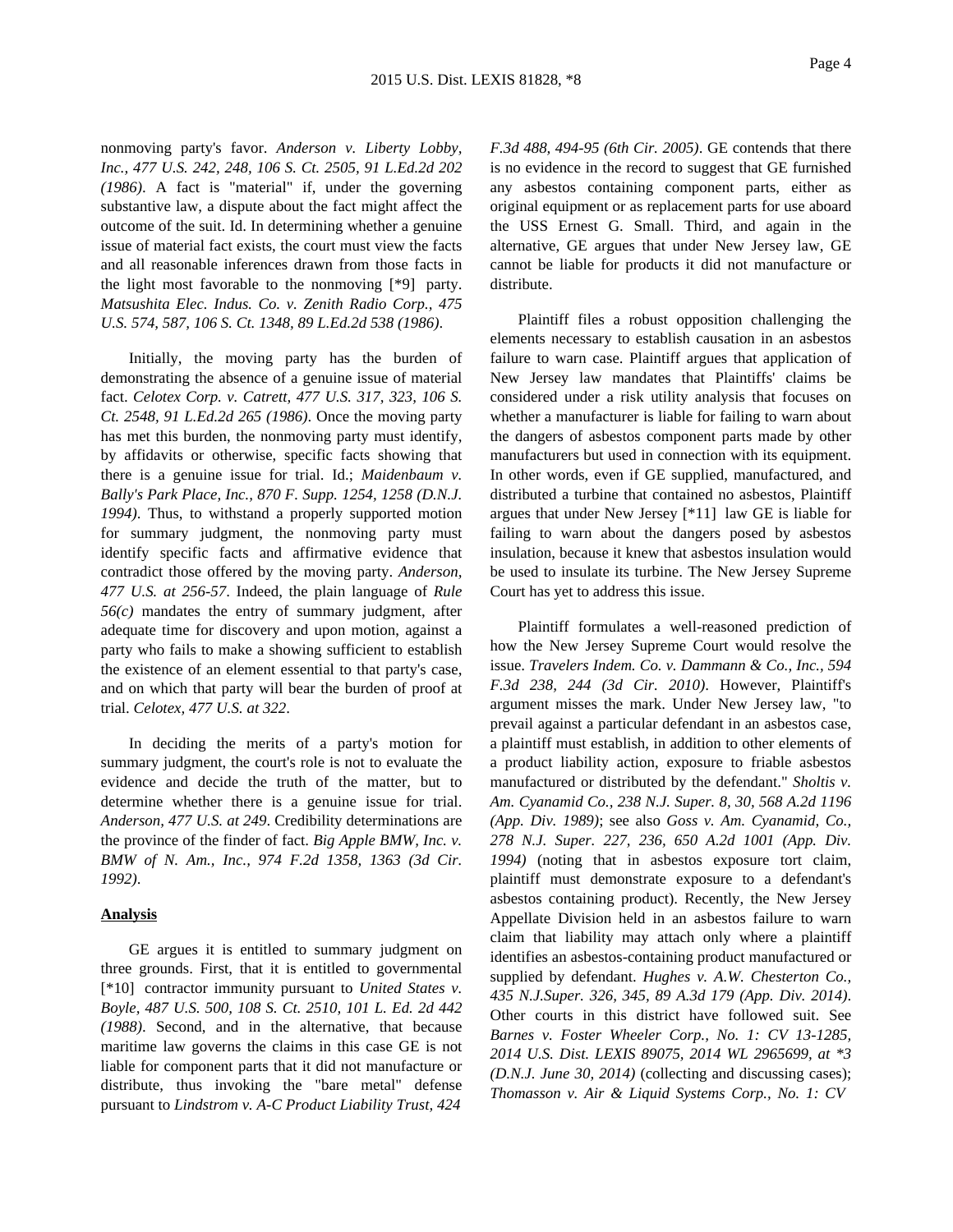*13-1034, 2015 U.S. Dist. LEXIS 46386, 2015 WL 1639730 (D.N.J. April 9, 2015)*.

Even if [\*12] Plaintiff is correct, the Court need not delve into the murky waters of prognostication because, for the reasons that follow, the claims are properly considered under maritime law.

# A. Choice of Law

The question whether maritime law<sup>3</sup> or New Jersey law governs the Plaintiff's claims is governed by federal law. See *U.S. Const. Art. III, § 2*; *28 U.S.C. § 1333(1)*; see also *Conner v. Alfa Laval, Inc., 799 F.Supp.2d 455 (E.D.Pa. 2011)*. Application of maritime jurisdiction has evolved over time. The modern standard in an asbestos case considers both the location of the exposure and whether the exposure "had a potentially disruptive impact on maritime commerce." *Conner, 799 F.Supp.2d 467* (citing *Sisson v. Ruby, 497 U.S. 358, 110 S.Ct. 2892, 111 L.Ed.2d 292 (1990))*.

> 3 Maritime law is "an amalgam of traditional common-law rules, modifications of those rules, and newly created rules" created by the judiciary. *East River Steamship Corp. v. Transamerica Delaval, Inc., 476 U.S. 858, 864-65, 106 S.Ct. 2295, 90 L.Ed.2d 865 (1986)*.

The district court in Conner, sitting in a consolidated multidistrict litigation, recounted the historical expansion of the relevant considerations that determine the existence of admiralty jurisdiction. *Conner, 799 F.Supp.2d 461*. The court noted the tension between admiralty jurisdiction and state law; application of the former displaces state law in a manner similar to preemption. *Id. at 461, n.7*. However, maritime law is favored, even though state law may accommodate a plaintiff's claim, because admiralty law ensures uniform [\*13] protection of the federal interest in maritime commerce. Id. In a products liability case, maritime law applies where the circumstances of a plaintiff's exposure to the offending product satisfies both a locality test and a connection test. *Id. at 463-66*.

The locality test is satisfied when the tort occurs on navigable waters. Id. Here, the locality test is satisfied because the exposure occurred on navigable waters. Id. Although the USS Small was dry-docked at the time of Shearer's service, work performed aboard a dry docked ship is considered sea-based work performed on

navigable waters. See *Sisson v. Ruby, 497 U.S. 358, 110 S.Ct. 2892, 111 L.Ed.2d 292 (1990)*; see also *Conner, 799 F.Supp.2d at 469*. Recently, a district court in this Circuit held that work performed aboard a dry-docked ship satisfies the locality test. See *Conner, 799 F.Supp.2d at 469*; *Deuber v. Asbestos Corp., No. 10-78931, 2011 U.S. Dist. LEXIS 150104, 2011 WL 6415339, at \*1 n. 1 (E.D.Pa. Dec. 2, 2011)* (applying maritime law to ship in "dry dock" for overhaul).

Satisfaction of the connection test requires a more nuanced interpretation of the incident. Id. There are two components to the connection test. First, a court "must 'assess the general features of the type of incident involved,' to determine whether the incident has 'a potentially disruptive impact on maritime commerce.' Second, a court must determine whether 'the general character' of the 'activity giving [\*14] rise to the incident' shows a 'substantial relationship to traditional maritime activity.'" Id. (internal citations omitted) (quoting *Sisson, 497 U.S. at 363, 364 n. 2, 365, 110 S.Ct. 2892*). Under this test, the conduct of the actor is relevant and the conduct must relate to maritime activity.

Shearer's work satisfies the connection test, which requires that the incident could have "'a potentially disruptive impact on maritime commerce,'" and that "'the general character' of the 'activity giving rise to the incident' shows a 'substantial relationship to traditional maritime activity.'" *Jerome B. Grubart, Inc. v. Great Lakes Dredge & Dock Co.,, 513 U.S. 527, 534, 115 S.Ct. 1043, 130 L. Ed. 2d 1024 (1995)* (citing *Sisson, 497 U.S. at 364, 365*, and n. 2, *497 U.S. 358, 110 S.Ct. 2892, 111 L. Ed. 2d 292*)). Here, Shearer's work as a watchman caused his exposure to the asbestos during the FRAM. The maintenance of pumps for use aboard a marine vessels is an essential function of the proper operation of the vessel. The repair of a marine vessel is maritime activity. See *John Baizley Iron Works v. Span, 281 U.S. 222, 232, 50 S.Ct. 306, 74 L.Ed. 819 (1930)*; *Messel v. Foundation Co., 274 U.S. 427, 432, 47 S.Ct. 695, 71 L.Ed. 1135 (1927)*; *Robins Dry Dock & Repair Co. v. Dahl, 266 U.S. 449, 45 S.Ct. 157, 69 L.Ed. 372 (1925)*; *Great Lakes Dredge & Dock Co. v. Kierejewski, 261 U.S. 479, 480-81, 43 S.Ct. 418, 67 L.Ed. 756 (1923)*. Given that the FRAM occurred during dry-dock, Shearer's exposure occurred during sea-based work and satisfies the connection test. See *Conner, 799 F.Supp.2d 455*; *Deuber, 2011 U.S. Dist. LEXIS 150104, 2011 WL 6415339, at \*1 n. 1*. As a result, maritime law governs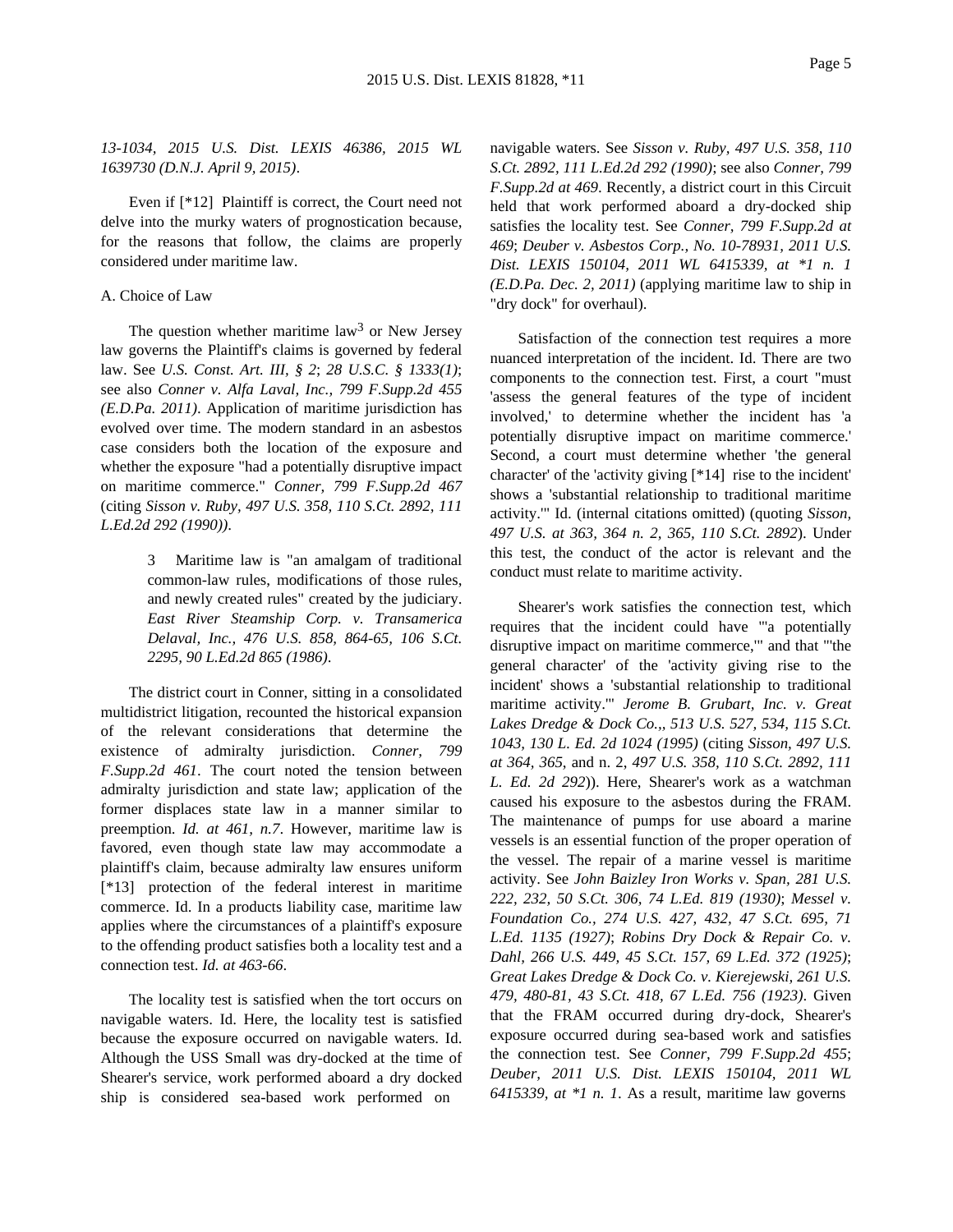the claims at bar. See *Conner, 799 F.Supp.2d at 462-63*. 4

4 During oral argument, Plaintiff conceded application of maritime law but argued that such application does not change the outcome. Under maritime law, the Court considers [\*15] the "prevailing view" on land and draws from the law of the state in which it sits. See, e.g., *Pan--Alaska Fisheries, Inc. v. Marine Constr. & Design Co., 565 F.2d 1129, 1134 (9th Cir. 1977)*. As a result, Plaintiff's argument that New Jersey law governs is academic, as Plaintiff contends application of maritime law presupposes application of New Jersey law.

# B. The Bare Metal Defense

The Sixth Circuit in Lindstrom set forth a test for causation in an asbestos claim under maritime law. *Lindstrom, 424 F.3d at 492*. First, a plaintiff must show, for each defendant, that "(1) he was exposed to the defendant's product, and (2) the product was a substantial factor in causing the injury he suffered." Id. (citing *Stark v. Armstrong World Indus., Inc., 21 F. App'x 371, 375 (6th Cir. 2001))*. "[M]inimal exposure" to a defendant's product is insufficient to establish causation. *Lindstrom, 424 F.3d at 492*. "Likewise, a mere showing that defendant's product was present somewhere at plaintiff's place of work is insufficient." Id.

An additional element was identified by the district court in *Conner, 842 F.Supp.2d 791*. The Conner court held that a third element (implicit in the test set forth in Lindstrom and Stark) required a plaintiff to show that (3) the defendant manufactured or distributed the asbestos-containing product to which exposure is alleged. *Conner, 842 F.Supp.2d at 801*; see also *Hays v. A.W. Chesterton, Inc., No. 2:09-93728, 2012 U.S. Dist. LEXIS 75123, 2012 WL 3096621 (E.D.Pa. May 1, 2012)* (citing *Abbay v. Armstrong Int'l., Inc., No. 10-83248, 2012 U.S. Dist. LEXIS 29422, 2012 WL 975837, at \*1 n. 1 (E.D.Pa. Feb. 29, 2012)* (Robreno, J.)). Conner, which [\*16] examines and recognizes application of the "bare metal" defense under maritime law, has been cited as persuasive through this Circuit. Although not binding, this Court adopts the sound reasoning set forth in that opinion and its progeny. See *Barnes v. Foster Wheeler Corp., 2014 U.S. Dist. LEXIS 89075, 2014 WL 2965699*; *Dalton v. 3M Co., 2013 U.S. Dist. LEXIS 130407, 2013 WL 4886658, at \*7 (D. Del. Sept. 12, 2013)* (citing cases).

The "bare metal defense" is a challenge to a plaintiff's burden to prove that a defendant owed plaintiff a duty to warn about the dangers of asbestos. In this regard, maritime law departs from the traditional foreseeability standard that Plaintiff argues applies under New Jersey law. Recently, the same court that considered the MDL cases consolidated in Conner held that Pennsylvania law does not recognize the bare metal defense. See *Schwartz v. Abex Corp., F.3d , 2015 U.S. Dist. LEXIS 68074, 2015 WL 3387824 (E.D.P.A. May 27, 2015)*. In so ruling, the district court explained the bare metal defense. Id. Like GE, manufacturers of various products, including turbines, designed for use with asbestos-containing component parts, such as external insulation, raise the bare metal defense as a bar to both duty to warn and causation. "Defendants often move for summary judgment on the ground that they are not liable for injuries caused by asbestos products or component parts (such as [\*17] insulation, gaskets, and packing) that were used in connection with their product, but which they did not manufacture or supply. In other words, Defendants assert the so-called "bare metal defense." *2015 U.S. Dist. LEXIS 68074, [WL] at \*1*. In short, if a product leaves a facility as bare metal, without any asbestos parts, a manufacturer may assert the bare metal defense as a bar to liability. Under the bare metal defense, manufacturers owe no duty to warn of the hazards of asbestos products that the manufacturer did not manufacture or distribute. *Conner, 842 F.Supp.2d 791*; see also *Schwartz, F.3d , 2015 U.S. Dist. LEXIS 68074, 2015 WL 3387824*.

Here, Plaintiff brings both negligence and strict product liability claims against Defendants. Plaintiff seeks a ruling that under New Jersey law GE is liable for failing to warn of the hazards of asbestos in the insulation manufactured and supplied by an entity other than GE, but used with GE's turbines after GE had placed its bare metal turbine into the stream of commerce. The New Jersey Supreme Court has not ruled as to the applicability of the bare metal defense under New Jersey law. Rather, Plaintiff argues under the holdings in *Brown v. United States Stove Company, 98 N.J. 155, 484 A.2d 1234 (1984)*, *Seeley v. Cincinnati Shaper Company, Ltd., 256 N.J.Super. 1, 606 A.2d 378 (N.J. App. Div. 1992)*, and *Molino v. B.F. Goodrich Company, 261 N.J. Super. 85, 617 A.2d 1235 (N.J. App. Div. 1992)* that New Jersey would reject the bare metal defense in favor of a risk utility analysis which incorporates a foreseeability standard. [\*18] In so doing, Plaintiff rejects the New